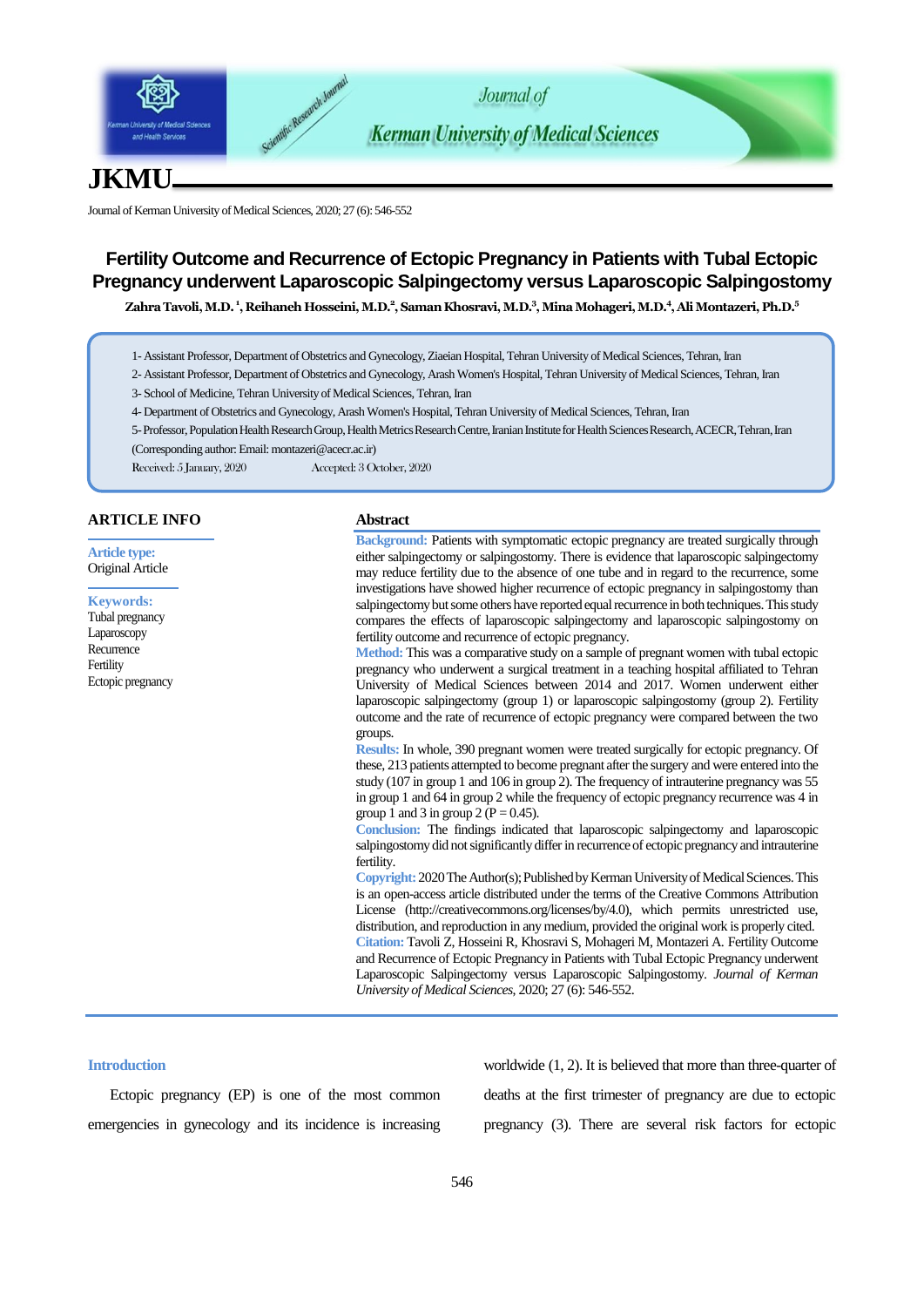pregnancy including pelvic adnexal surgery, history of ectopic pregnancy, tubal anatomical defects, congenital anomalies, endometriosis, tubal sterilization failure and intrauterine devices. (4, 5). Currently, different treatment procedures exist in the management of ectopic pregnancy including expectant management, medical therapy, and laparoscopic or laparotomy surgeries (6) However, the preferred surgical method is laparoscopy that could be performed as a complete procedure with the removal of the fallopian tube (salpingectomy) or as a conservative procedure with the removal of just the trophoblast (salpingostomy).

The advantages and disadvantages of these two laparoscopic methods for ectopic pregnancy have been well documented, although controversies exist among scholars on the topic (7-11). Some investigations showed higher future fertility following salpingostomy compared with salpingectomy because of the preservation of both tubes versus one tube and consequently higher reproductive capacity (7, 8), while other investigations indicated that both modalities have similar fertility outcomes (9-11). The possible disadvantage of salpingosctomy is higher rate of incomplete removal of the product of conception (persistent ectopic pregnancy) requiring additional treatment and higher risk of recurrent ectopic pregnancy in the same tube(3, 7-9, 12, 13). However, some investigations showed no significant difference between conservative surgery and total surgery in recurrent ectopic pregnancy (8, 11).

This study aimed to compare salpingectomy and salpingostomy in terms of subsequent fertility and recurrent ectopic pregnancy among women who had previously received either of these methods for ectopic pregnancy. In fact, since tubal surgery is one of the most important risk factors of ectopic pregnancy, the objective of this study was to compare two surgical procedures to find out a preferred surgical method in order to improve fertility outcomes and reduce risk of recurrent ectopic pregnancy.

## **Materials and Methods**

This was a retrospective study. We reviewed case records of women with tubal ectopic pregnancy attended a women's teaching hospital affiliated to Tehran University of Medical Sciences between October 2014 and December 2017.

#### **Data extraction**

All case records were examined and a number of demographic and clinical information including age, gravity, history of abortion, ectopic pregnancy and surgery, symptoms, and type of surgery (salpingectomy or salpingostomy) were extracted. As such a list of women received salpingectomy or salpingostomy during the study period was provided. Then, we contacted all women via phone calls and after explaining the study objective and getting their agreement, interviews were conducted.

Women were asked the following questions:

Did you attempt to conceive pregnancy after your previous surgery?

Did you get pregnant?

If yes, when, and whether it was normal or you experienced the same pregnancy as you did previously (ectopic pregnancy)? If the pregnancy was normal, what was the outcome of your pregnancy (abortion or live birth)?

The main investigator made all telephone calls.

#### **Statistical analysis**

Descriptive statistics including mean, standard deviation, frequency and percentage were used to explore the data. All qualitative variables were analyzed using  $\chi^2$  test. The statistical significant level was considered as  $P < 0.05$ .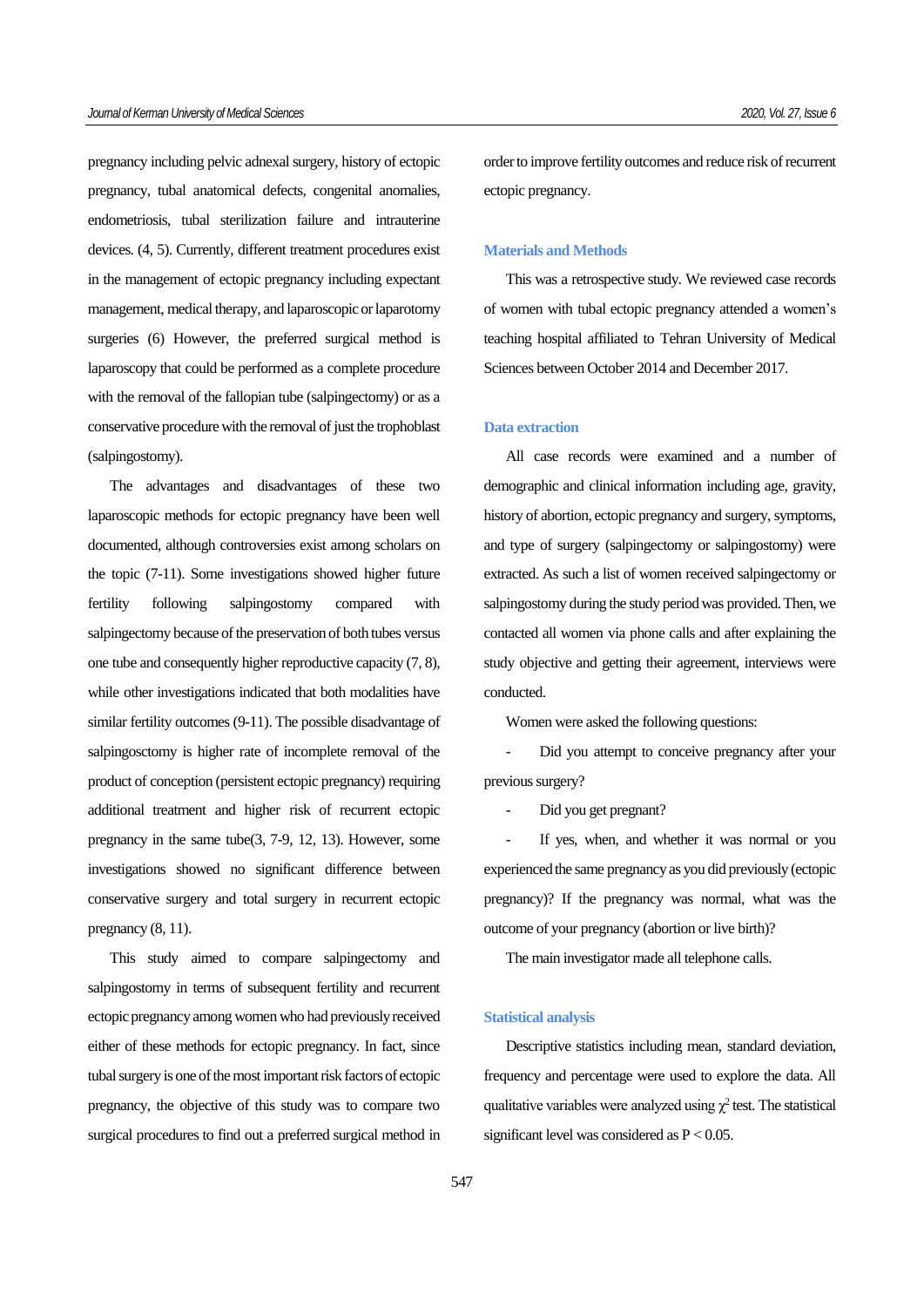### **Results**

All 390 patients who had been received laparoscopic surgery for ectopic pregnancy were approached. Of these, 177 women who did not wish to get pregnant again were excluded. The remaining 213 patients were entered and divided into the salpingectomy ( $n = 107$ , group 1) and salpingostomy ( $n = 106$ , group 2) groups. There were no significant differences between the two groups in age, education, gravity and history of abortion and ectopic pregnancy. The characteristics of the patients are presented in Table 1.

|                                     | ${\bf All}$ | Salpingectomy $(n = 107)$ | Salpingostomy $(n = 106)$ |      |
|-------------------------------------|-------------|---------------------------|---------------------------|------|
|                                     | $(n=213)$   |                           |                           |      |
|                                     | No(%)       | No(%)                     | No(%)                     | $P*$ |
| Age (year)                          |             |                           |                           | 0.2  |
| 18-30                               | 52(14.4)    | 23(21.5)                  | 29 (27.4)                 |      |
| $30 - 35$                           | 83 (39)     | 48 (44.3)                 | 35(33)                    |      |
| $>35$                               | 78 (36.6)   | 36(33.6)                  | 42(39.6)                  |      |
| Gravity                             |             |                           |                           | 0.6  |
| $\boldsymbol{0}$                    | 66 (31)     | 34(31.8)                  | 32(30.2)                  |      |
| 1                                   | 100(46.9)   | 51 (47.7)                 | 49 (46.2)                 |      |
| $\overline{c}$                      | 19(8.9)     | 12(11.2)                  | 7(6.6)                    |      |
| $\geq$ 3                            | 28(13.2)    | 18(9.3)                   | 10(17)                    |      |
| <b>History of abortion</b>          |             |                           |                           | 0.29 |
| $\boldsymbol{0}$                    | 166(77.9)   | 88 (82.2)                 | 78 (73.6)                 |      |
| $\mathbf{1}$                        | 36(16.9)    | 15(14)                    | 21 (19.8)                 |      |
| >2                                  | 11(5.2)     | 4(3.7)                    | 7(6.6)                    |      |
| <b>History of ectopic pregnancy</b> |             |                           |                           | 0.53 |
| No                                  | 202 (93.8)  | 100(93.5)                 | 102(96.2)                 |      |
| Yes                                 | 11(5.2)     | 7(6.5)                    | 4(3.7)                    |      |
| <b>History of surgery</b>           |             |                           |                           | 0.37 |
| None                                | 106(50.5)   | 55 (51.9)                 | 51 (49)                   |      |
| Curettage                           | 5(23)       | 1(0.9)                    | 4(3.7)                    |      |
| Cesarean                            | 99 (46)     | 50(46.7)                  | 49 (46.2)                 |      |
| <b>Symptom</b>                      |             |                           |                           | 0.78 |
| None                                | 27(13.2)    | 13(12.9)                  | 14(13.5)                  |      |
| Pain                                | 54(26.3)    | 29 (28.7)                 | 25(24)                    |      |
| Vaginal bleeding                    | 33(16.1)    | 14(13.9)                  | 19(18.3)                  |      |
| Pain and bleeding                   | 91 (44.4)   | 45 (44.6)                 | 46 (44.2)                 |      |

#### **Table 1.** Demographic characteristics of patients

\*Derived from Chi-square test.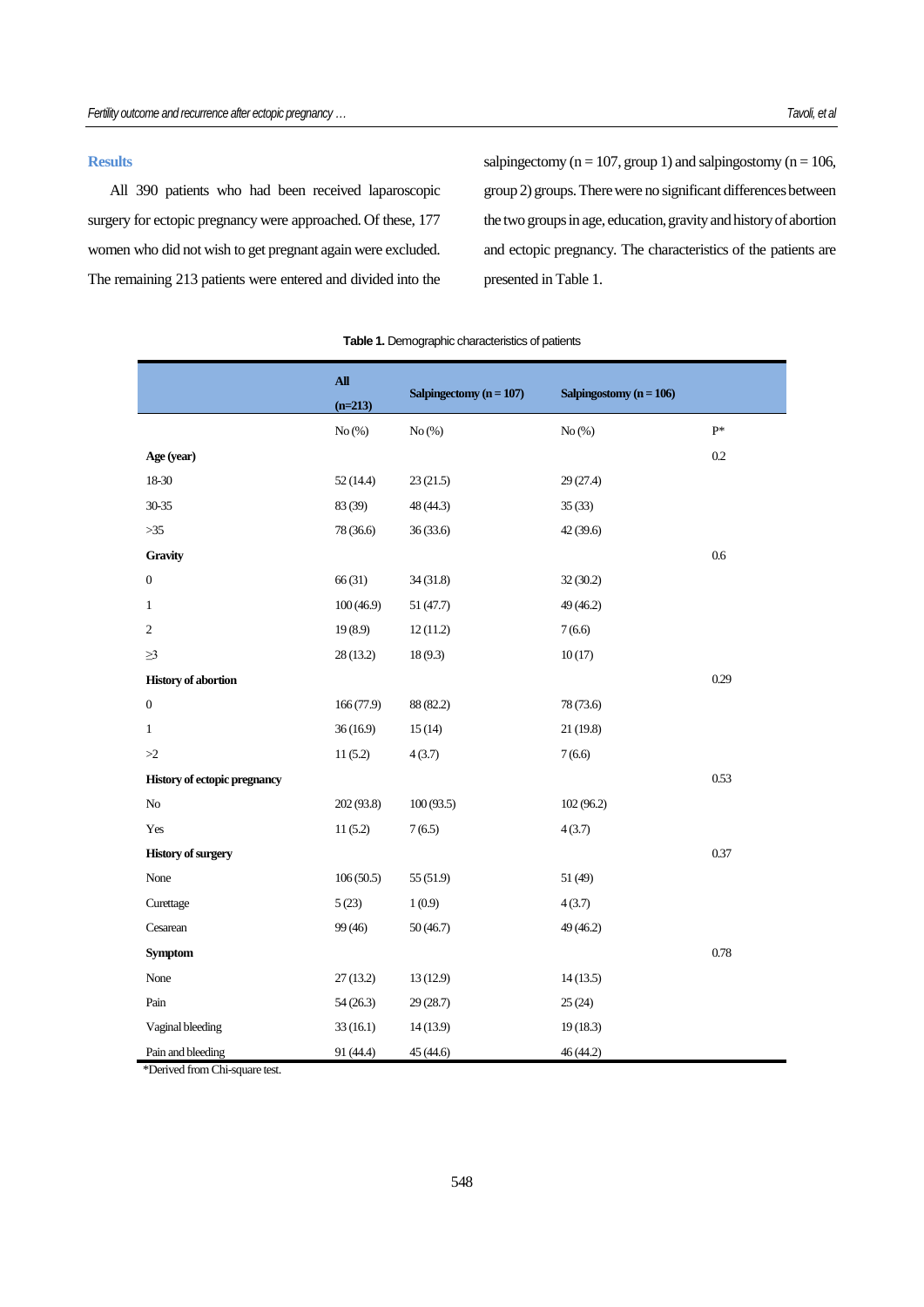#### **Outcomes**

Following salpingectomy or salpingostomy, 127 pregnancy had been occurred during the two years of study. There was no significant difference in the time of pregnancy after the surgery between the two groups. However, the

maximum rate of pregnancy was in the second half of the first year. The rate of intrauterine pregnancy was 55 (93.2%) in group 1 and 63 (95.5%) in group 2 (P = 0.45). The rate of recurrent ectopic pregnancy was 4 (6.8%) in group 1 and 2 (4.5%) in group 2. The results are shown in Table 2.

|                                     | Salpingectomy (n=107) | Salpingostomy (n=106) | $P^*$ |  |  |
|-------------------------------------|-----------------------|-----------------------|-------|--|--|
| Time of Pregnancy after the surgery |                       |                       | 0.61  |  |  |
| no pregnancy                        | 48 (44.9)             | 40(37.7)              |       |  |  |
| up to 6 month                       | 21(35.5)              | 19(24.0)              |       |  |  |
| from 6 up to 12 month               | 26(44.0)              | 33(50.0)              |       |  |  |
| after one year                      | 12(20.5)              | 14(21.0)              |       |  |  |
| <b>Type of Pregnancy</b>            |                       |                       | 0.45  |  |  |
| $\mathbf{IUP}$                      | 55 (93.2)             | 63(95.5)              |       |  |  |
| EP                                  | 4(6.8)                | 3(4.5)                |       |  |  |
| Pregnancy outcome**                 |                       |                       | 0.71  |  |  |
| delivery                            | 39(71.0)              | 45(71.5)              |       |  |  |
| abortion                            | 16(29.0)              | 18(28.5)              |       |  |  |
| Derived from Chi-square test.       |                       |                       |       |  |  |

\*\* IUP pregnancy was considered.

## **Discussion**

Maternal morbidity due to ectopic pregnancy in the first trimester, including subsequent fertility is one of the most important issues for woman's health. The subsequent fertility outcome after tubal EP among different surgical methods is still controversial (11, 14-16).

In the present study, we evaluated fertility outcome and recurrent ectopic pregnancy according to positive serum beta HCG and ultrasound. We compared two laparascopic approaches in patients with tubal ectopic pregnancy. The findings of this study indicate no significant differences between salpingectomy and salpingostomy in fertility outcome and recurrent ectopic pregnancy. In addition, we found no significant difference in the time of pregnancy after surgery between the two groups. Similarly, some previous studies have showed no statistical difference in subsequent fertility after salpingectomy versus salpingostomy  $(6, 10, 15, 17, 18)$ . However, some studies have reported lower rate of intra uterine pregnancy (IUP) in salpingectomy (8, 9, 16) and conversely, other studies have reported higher rate of IUP in salpingectomy than in salpingostomy (11, 15). In our study, IUP rate was 51.4% following salpingectomy and 60.3% following salpingostomy. In other studies, IUP rate has been 55.5% up to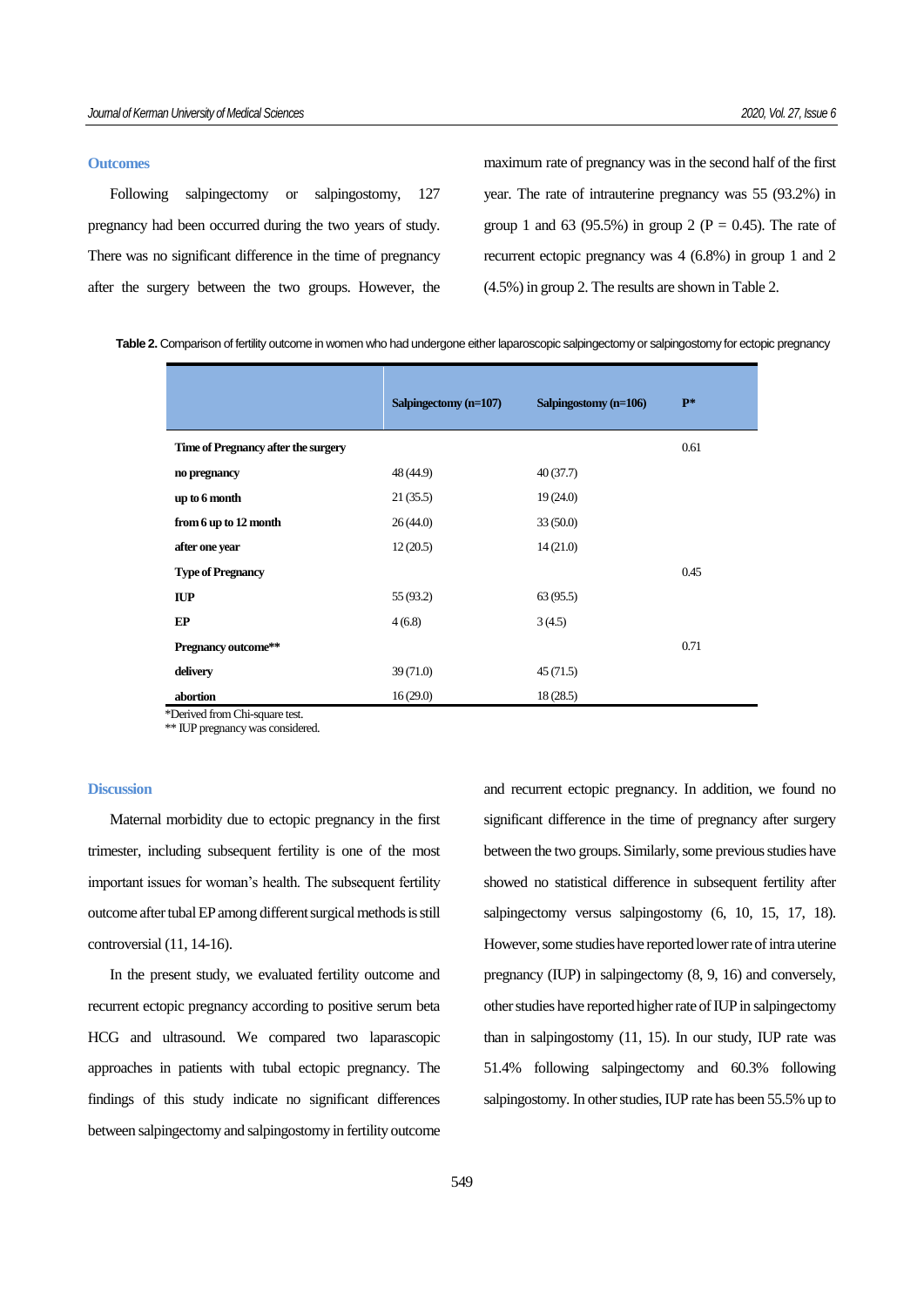67%% following salpingectomy and 50.9% up to 76% following salpingostomy (8, 9, 11, 15).

The rate of recurrent EP according to the applied surgical technique is still controversial. Some studies have reported a higher risk of recurrence after laparoscopic salpingostomy versus salpingectomy (13), while other studies have showed no significant difference between the two methods (8, 11, 16, 19). In our study, EP recurrence rate following salpingectomy was 4 (3.7%) and it was 1.8% following salpingostomy. In other studies, the rate of recurrence EP has been 5% up to 18.5% following salpingectomy and 8% up to 18.5% following salpingostomy (8-11, 16, 19).

The findings of current study showed no preference for either of salpingectomy or salpingostomy. Perhaps the best way to select one of them is to decide based on the following considerations: patient's preference (7), maximizing future pregnancy, healthy contralateral tube (9), attempting to conceive naturally or with IVF and presentation of hydrosalpynx (20). A study on patients' preferences showed a strong preference towards salpingectomy (7). It has been argued that salpingostomy may increase the risk of persistent trophoblastic disease. In patients planning on IVF, salpingectomy is recommended in cases of hydrosalpinx. However, for IVF success and spontaneous pregnancy rates, salpingectomy must be considered by the indication [\[20\]](#page-6-0).

This study had some limitations. Firstly, this was a retrospective observational study and additional randomized clinical trials are needed to confirm our findings. Secondly, the outcomes of IUP and recurrence of EP were followed up to 24 months. A longer follow-up might have different results.

Finally, it is recommended that in the future studies when extracting data from case records, investigators report data about the criteria for choosing salpingectomy or salpingostomy and about the prevalence of permanent disease in salpingostomy cases.

## **Conclusion**

The findings of the present study indicates that laparoscopic salpingectomy and laparoscopic salpingostomy do not differ in fertility outcome and recurrence of ectopic pregnancy.

#### **Acknowledgements**

We gratefully acknowledge Tehran University of Medical Sciences for the financial support (no. 9021216043). We are grateful to all women who participated in the study.

### **Funding**

This article has been extracted from a general physicion thesis supervised by the first author, Tehran University of Medical Sciences.

#### **Availability of data and materials**

The datasets used and/or analyzed during the current study are available from the corresponding author on reasonable request.

#### **Conflict of intrest**

Authors have no conflict of intrest.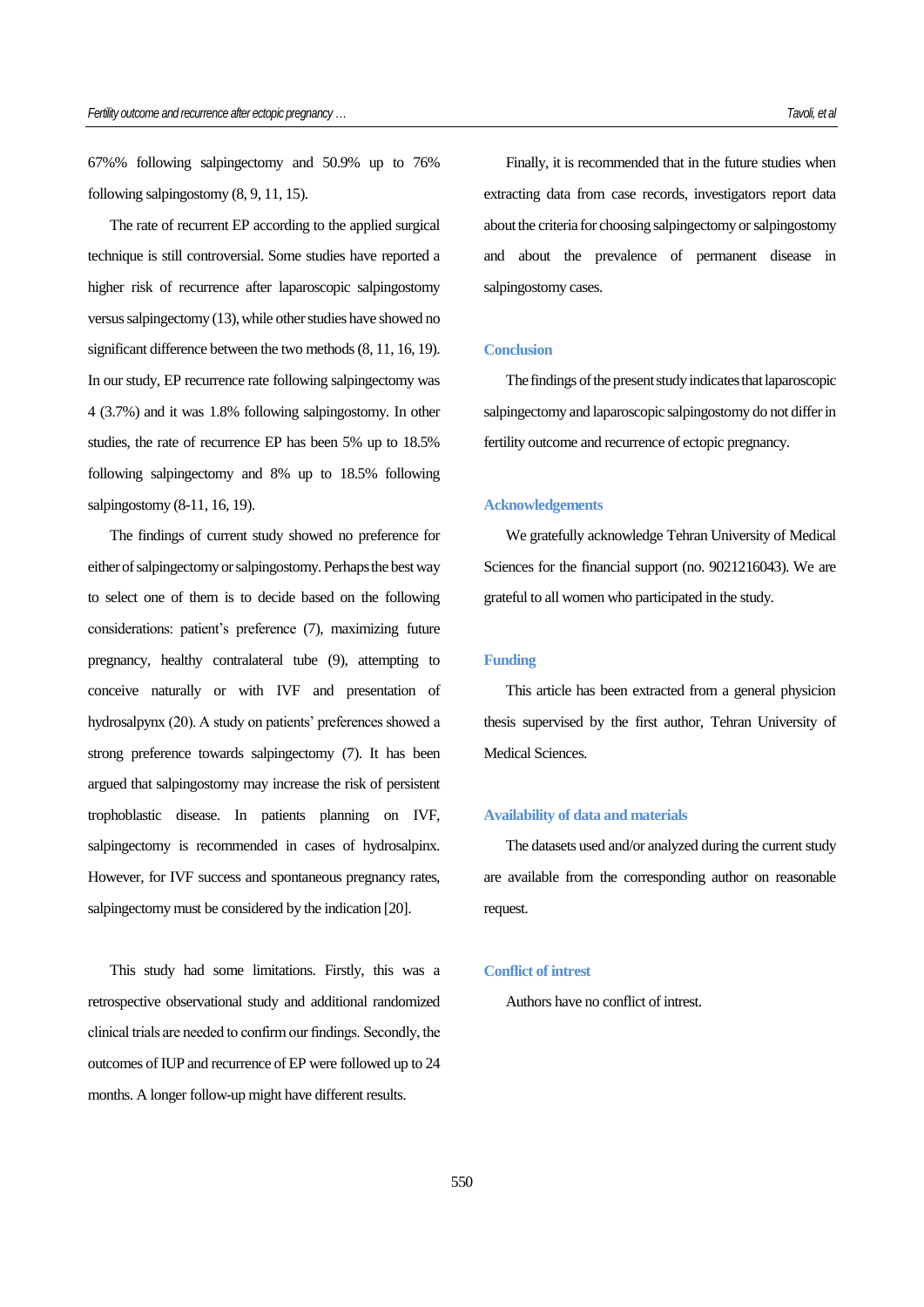#### **Ethics approval and consent to participate**

The Institutional Review Board and Ethics Committee of Tehran University of Medical Science approved the study (IR.TUMS.MEDICINE.REC.1397.538).

## **References**

- 1. Shobeiri F, Tehranian N, Nazari M. Trend of ectopic pregnancy and its main determinants in Hamadan province, Iran (2000-2010). BMC Res Notes 2014; 7(1):733.
- 2. Butts S, Sammel M, Hummel A, Chittams J, Barnhart K. Risk factors and clinical features of recurrent ectopic pregnancy: a case control study. Fertility and sterility 2003; 80(6):1340-4.
- 3. Zhang D, Shi W, Li C, Yuan JJ, Xia W, Xue RH, et al. Risk factors for recurrent ectopic pregnancy: a case–control study. BJOG 2016; 123(Suppl 3):82- 9.
- 4. Zhang D, Shi W, Li C, Yuan JJ, Xia W, Xue RH, et al. Risk factors for recurrent ectopic pregnancy: a case–control study. BJOG 2016; 123(Suppl 3):82- 9.
- 5. 5. Marion LL, Meeks GR. Ectopic pregnancy: history, incidence, epidemiology, and risk factors. Clin Obstet Gynecol 2012; 55(2):376-86.
- 6. Capmas P, Bouyer J, Fernandez H. Treatment of ectopic pregnancies in 2014: new answers to some old questions. Fertil Steril 2014; 101(3):615-20.
- 7. Van Mello NM, Mol F, Opmeer BC, de Bekker-Grob EW, Essink-Bot ML, Ankum WM, et al. Salpingotomy or salpingectomy in tubal ectopic pregnancy: what do women prefer? Reprod Biomed Online 2010; 21(5):687-93.
- 8. De Bennetot M, Rabischong B, Aublet-Cuvelier B, Belard F, Fernandez H, Bouyer J, et al. Fertility after tubal ectopic pregnancy: results of a

#### **Competing interests**

The authors decline any competing interests.

population-based study. Fertil Steril 2012; 98(5):1271-6.

- 9. Mol F, van Mello NM, Strandell A, Strandell K, Jurkovic D, Ross J, et al. Salpingotomy versus salpingectomy in women with tubal pregnancy (ESEP study): an open-label, multicentre, randomised controlled trial. Lancet 2014; 383(9927):1483-9.
- 10. Fernandez H, Capmas P, Lucot JP, Resch B, Panel P, Bouyer J, et al. Fertility after ectopic pregnancy: the DEMETER randomized trial. Hum Reprod 2013; 28(5):1247-53.
- 11. Li J, Jiang K, Zhao F. Fertility outcome analysis after surgical management of tubal ectopic pregnancy: a retrospective cohort study. BMJ Open 2015; 5(9):e007339.
- 12. Ego A, Subtil D, Cosson M, Legoueff F, Houfflin-Debarge V, Querleu D. Survival analysis of fertility after ectopic pregnancy. Fertil Steril 2001; 75(3):560-6.
- 13. Ellaithy M, Asiri M, Rateb A, Altraigey A, Abdallah K. Prediction of recurrent ectopic pregnancy: A five-year follow-up cohort study. Eur J Obstet Gynecol Reprod Biol 2018; 225:70-8.
- 14. Chen L, Zhu D, Wu Q, Yu Y. Fertility outcomes after laparoscopic salpingectomy or salpingotomy for tubal ectopic pregnancy: a retrospective cohort study of 95 patients. Int J Surg 2017; 48:59-63.
- 15. Turan V. Fertility outcomes subsequent to treatment of tubal ectopic pregnancy in younger